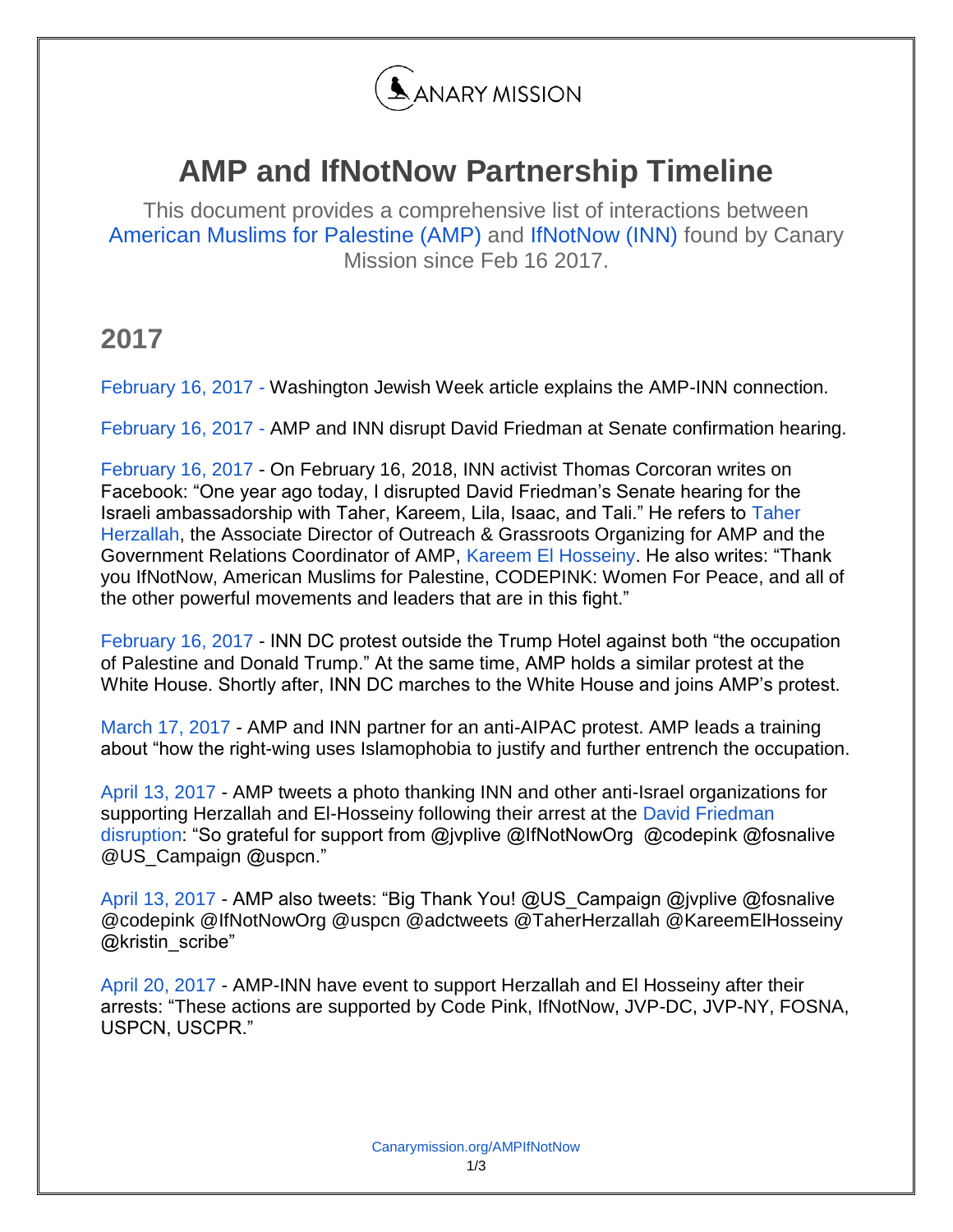

[April 21, 2017](https://twitter.com/AMPalestine/status/855628295265816580) - AMP tweet: "We're overjoyed that charges have been dropped So Thankful to so many @US\_Campaign @uspcn @jvplive @IfNotNowOrg @codepink @DCIPalestine."

[April 22, 2017 -](https://www.facebook.com/ajplusenglish/videos/946326435508864/) AJ+ releases video about the AMP-INN David Friedman senate disruption.

## **2018**

[March 6, 2018](https://twitter.com/AMPalestine/status/971075881929265152) - AMP tweets INN activist [Emily Mayer'](https://canarymission.org/individual/Emily_Mayer)s anti-Israel Haaretz [op-ed](https://www.haaretz.com/opinion/.premium-progressives-welcome-aipac-is-all-just-gaslighting-1.5871623) titled: "Why Young Jews and Democrats Are Waving Goodbye to AIPAC."

[April 16, 2018 -](https://www.facebook.com/IfNotNowOrg/videos/1709301999156761/?) INN DC protest Senator Ben Cardin's proposed anti-BDS legislation, together with AMP's Taher Herzallah.

[May 15, 2018](https://apnews.com/4b8fb48d34aa40bb8244426a6def62c5) - Article on AMP and INN coming together in order to organize.

[May 16, 2018 -](https://www.facebook.com/ampalestine/posts/10160411057915607) AMP praises their "partnership" with INN on Facebook and [Twitter.](https://twitter.com/AMPalestine/status/996832373319880706)

[May 20, 2018 -](https://www.facebook.com/ifnotnowdc/photos/a.329667113866064.1073741828.328631710636271/1011842265648542/?type=3&theater) Taher Herzallah co-leads an INN training event in Washington, D.C.

[May 24, 2018 -](https://www.facebook.com/events/1034976463323230/) INN, AMP and MPower Change co-host an "Iftar in the streets for Gaza SF" event in San Fransisco, to stand "in solidarity with the Palestinian victims of last week's massacre in Gaza to demand Senator [Kamala] Harris speak up and condemn the brutal violence."

- [INN tweet about the event](https://twitter.com/IfNotNowOrg/status/999836872619667456)
- Facebook video published by INN of the entire event

[May 25, 2018 -](https://www.youtube.com/watch?v=SzX60E2orBQ) AMP founder [Hatem Bazian](https://canarymission.org/professor/Hatem_Bazian) recalls the Iftar event and talks about AMP's partnership with INN.

[July 19, 2018 -](https://www.facebook.com/AMPofMO/videos/199695270695320/?hc_ref=ARSjvv1wvzuAv7B8hJX8gNOH8iEFbL-1g5eAIoMOkFx0e4_XQNGBA_7mZngGZfL3CtU) AMP-Missouri executive director [Neveen Ayesh](https://canarymission.org/individual/Neveen_Ayesh) conducts a livestream interview with three INN activists — [Hallie Berkson Gold,](http://www.canarymission.org/individual/hallie_berkson_gold/) [Sarah Fadem](http://www.canarymission.org/individual/sarah_fadem/) and [Rebecca](http://www.canarymission.org/individual/rebecca_oliver/)  [Oliver](http://www.canarymission.org/individual/rebecca_oliver/) — who walked of their Birthright trip earlier that month.